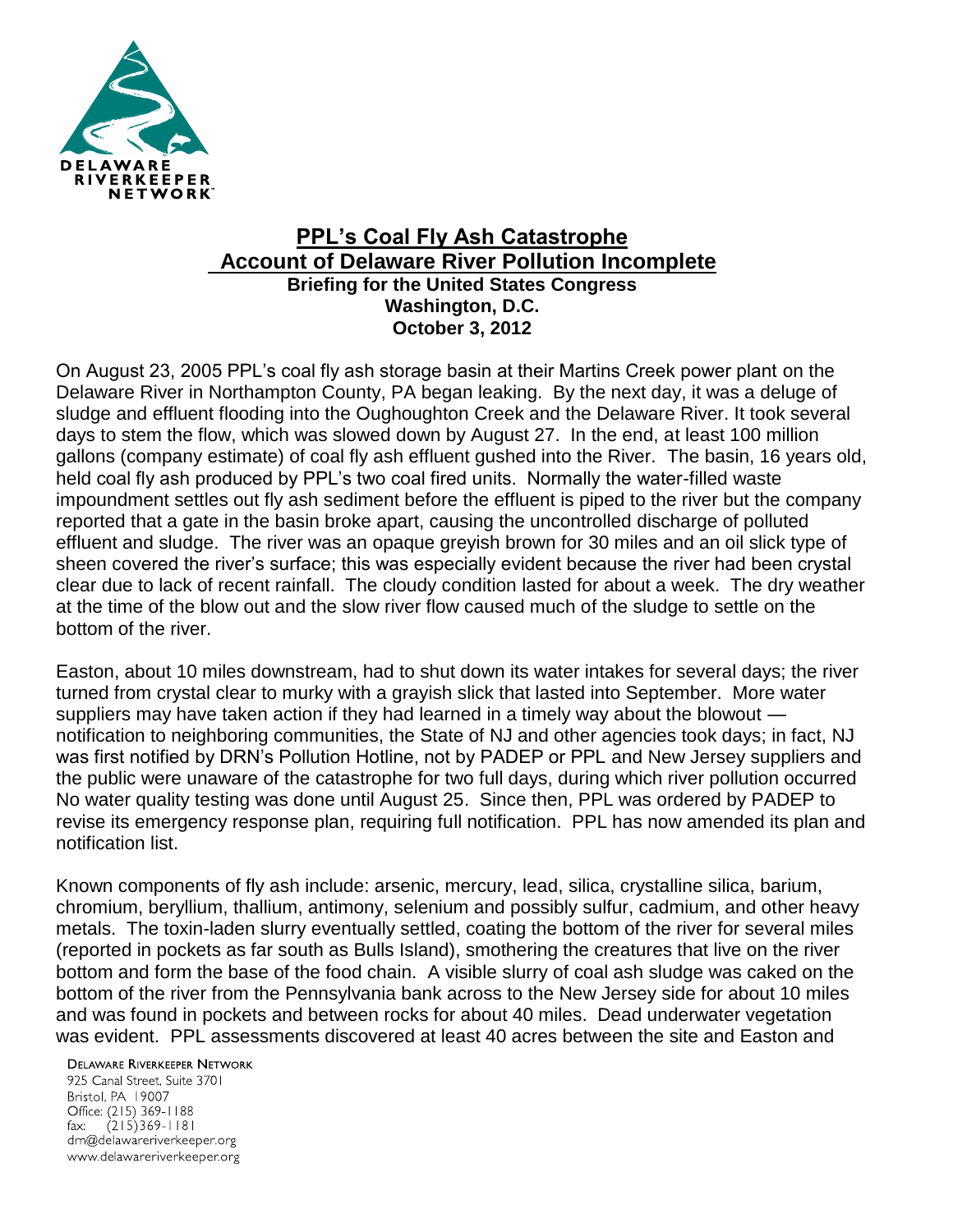additional pools of sludge that they had to vacuum up. A whitish dried ash stuck to the riverbanks for at least 8 miles downstream for weeks. The crystalline silica in the dried ash causes pulmonary disease and is classified as a probable human carcinogen.

Water quality tests done by agencies revealed the presence of several pollutants in the river as a result of the blowout. For instance, PADEP water tests showed arsenic spiked on August 26 from less than 4 ppb upstream to 592 ppb at the outfall (safe drinking water standard -- 10 ppb effective January 2006 nationally, 5 ppb effective January 2006 in NJ; at the time -- 50 ppb). Other significant spikes were: mercury (1.32 ug/l), barium (503 ug/l), selenium (37.7 ug/l), lead (22.2 ug/l), and other heavy metals.

Cleanup efforts after the blowout were excruciatingly slow and riddled with mishaps.

For instance, PADEP approved the use of an old unlined basin at the power plant to store the coal fly ash waste from the cleanup, despite protests from the public and DRN, who also called for the shutdown of the coal-fired units while the basin was disabled. When PPL put the old basin to use, it sprung a leak, polluting groundwater monitoring wells with selenium. Finally, PPL shut down the coal plant, which was closed until December 28.

Luckily, the basin blowout was followed by seven weeks of dry weather and low flows, ideal conditions for vacuuming up the slurry from the river bottom. But PPL and PADEP's slow pace and inability to multi-task meant that this opportunity for effective clean-up was lost forever. High storm flows in the river in October dispersed the toxic ash far and wide downstream. Evidence of this was the spike in arsenic levels as far south as Trenton/Morrisville accompanying the high flows. The chance to vacuum the bulk of the sludge out of the river was gone—and the pollution spread further. PPL had to re-assess where to vacuum and how much volume they would recover. The Oughoughton Creek, through which the slurry was carried from the Martin's Creek site to the river, was destroyed where the slurry flowed. PPL quickly scoured, channelized and widened the creek, even building a bridge across it. The Creek is classified as a cold water fishery and is supposed to be protected so that cold water fish and their habitat.

DRN filed a Petition for a "Preliminary Assessment" under CERCLA with the EPA asking for an independent assessment of the pollution event and cleanup efforts. The EPA granted DRN's request in October and issued a report of their findings in February 2006. The EPA concluded that cleanup efforts were continuing and the NRDA team investigations were ongoing. Because of this and PADEP action, EPA decided to take no further action under CERCLA, the federal Superfund law. However, EPA pointed out that despite cleanup operations by PPL, surface water leaving the PPL site did carry fly ash pollutants to the river and "pockets of fly ash currently remain in the Delaware River", with impacts to the Wild and Scenic river, the fishery, wetlands along the river, endangered species, and potable water supplies at Easton (Final Preliminary Assessment Report for the PPL Martins Creek Site, Bangor, Northampton County, PA, EPA, 2.23.06, page 22). EPA left the door open for further EPA investigations if warranted.

In November 2005, PADEP filed a lawsuit against PPL for damages to the river and its natural resources. Residents filed suits following that, some of which are reportedly still unresolved. PADEP's lawsuit resulted in a fine of \$1.5 million; PPL incurred approximately \$37 million in cleanup costs to date.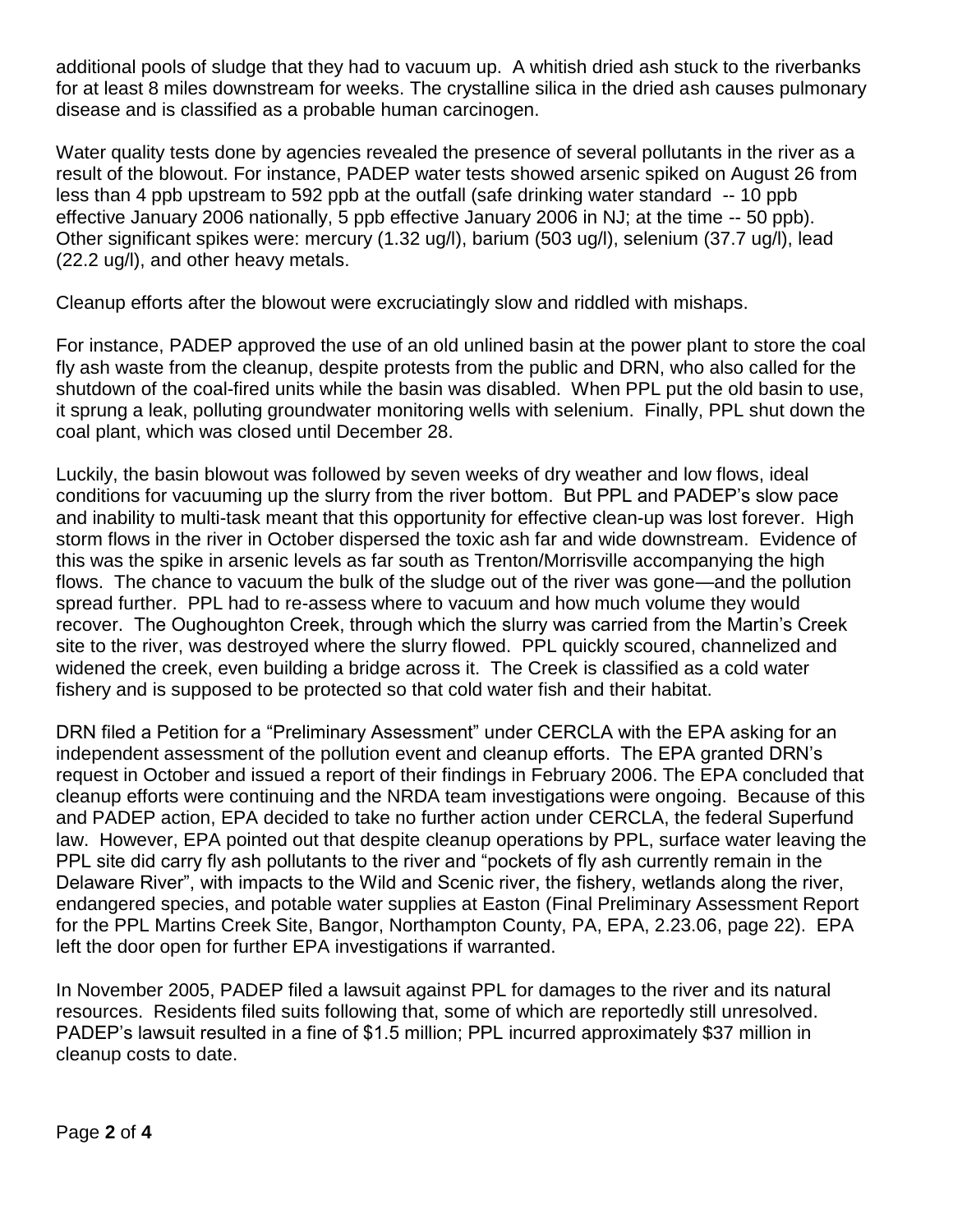PPL's cleanup efforts focused on vacuuming parts of the river bottom between the plant and Easton from a dive barge in the river, which was removed in March 2006. Ash that dried on the riverbanks throughout the year was never effectively addressed; most of it washed downstream; the lightweight ash was re-deposited on the banks with subsequent high flows and when dried, carried into the air.

PPL reported that they took riverbank sediment samples in June 2006 as Phase IV of the cleanup and they continued biological sampling. Also in June 2006 DRBC released a water quality assessment report, available at www.drbc.net

On August 11, 2006, Basin 4 again released pollutants to the river. Silica cenospheres escaped the basin over a skimmer; normally they float on top of the water in the basin. The release according to PPL was discovered by a plant inspector and entered the river via pipeline. A boom was put up and the spheres suctioned up. A grayish plume about 100 feet long was evident on the river surface.

Silica cenospheres are formed in the smokestack with fly ash when coal is burned. They are carried to the basin and float on the water indefinitely. It is not required that they be removed although several industries do use recycled cenospheres for fill, often in cement. The spheres are hollow and composed typically of silica, alumina, iron oxide, and titania; they are classified as an industrial waste. Cenospheres typically contain 1.5% silica; if the spheres are broken or ground up the silica can be released as a toxic dust. "Prolonged exposure to high levels of respirable crystalline silica is considered a possible cause of silicosis that may lead to lung cancer". (Material Data Safety Sheet, S2B rev 6 July 2005). This additional pollution release may have been avoided if the new skimmer was installed as it was supposed to be.

A Phase IV Completion Report of the cleanup was submitted by PPL to PADEP in June 2007. In September 2007 Martins Creek coal fired units were permanently closed down. Two units remain in operation there using natural gas or oil (alternating) and one natural gas fixed unit. Today, both ash basin #1 (the lined old basin) and Basin #4 have been capped and re-vegetated under PADEP residual waste regulations for impoundments. Long term groundwater monitoring is required at both basins. One industrial waste treatment basin and smaller stormwater basins are still in use at the site and are operated under PPL'S National Pollution Discharge Elimination System permit.

Delaware Riverkeeper Network (DRN) advocated for a Natural Resources Damage Assessment (NRDA) to be conducted when the blowout occurred, which was begun, and the interstate and federal agency team began studying the impacts in September 2005. The goal is to assess retribution for the breadth of natural resource damages at the site, in the river, and downstream, particularly the long term impacts that are not captured by a shorter term damage analysis. Long term assessment is essential, especially considering the far reaching impacts to species such as the migratory shad (juvenile shad were heading south through the pollution plume when the basin blew out in 2005 and the young-of-the-year don't return for about six years) and the time it takes for benthic organisms to re-establish on the river bottom.

NRDA Team members include New Jersey Department of Environmental Protection, US Fish and Wildlife, and the Delaware River Basin Commission and the Team is headed by PADEP, as the host state. The NRDA team has not reached a settlement with PPL and it is unclear if they are still collecting data. No report has been issued. There has been no public participation or disclosure

Page **3** of **4**